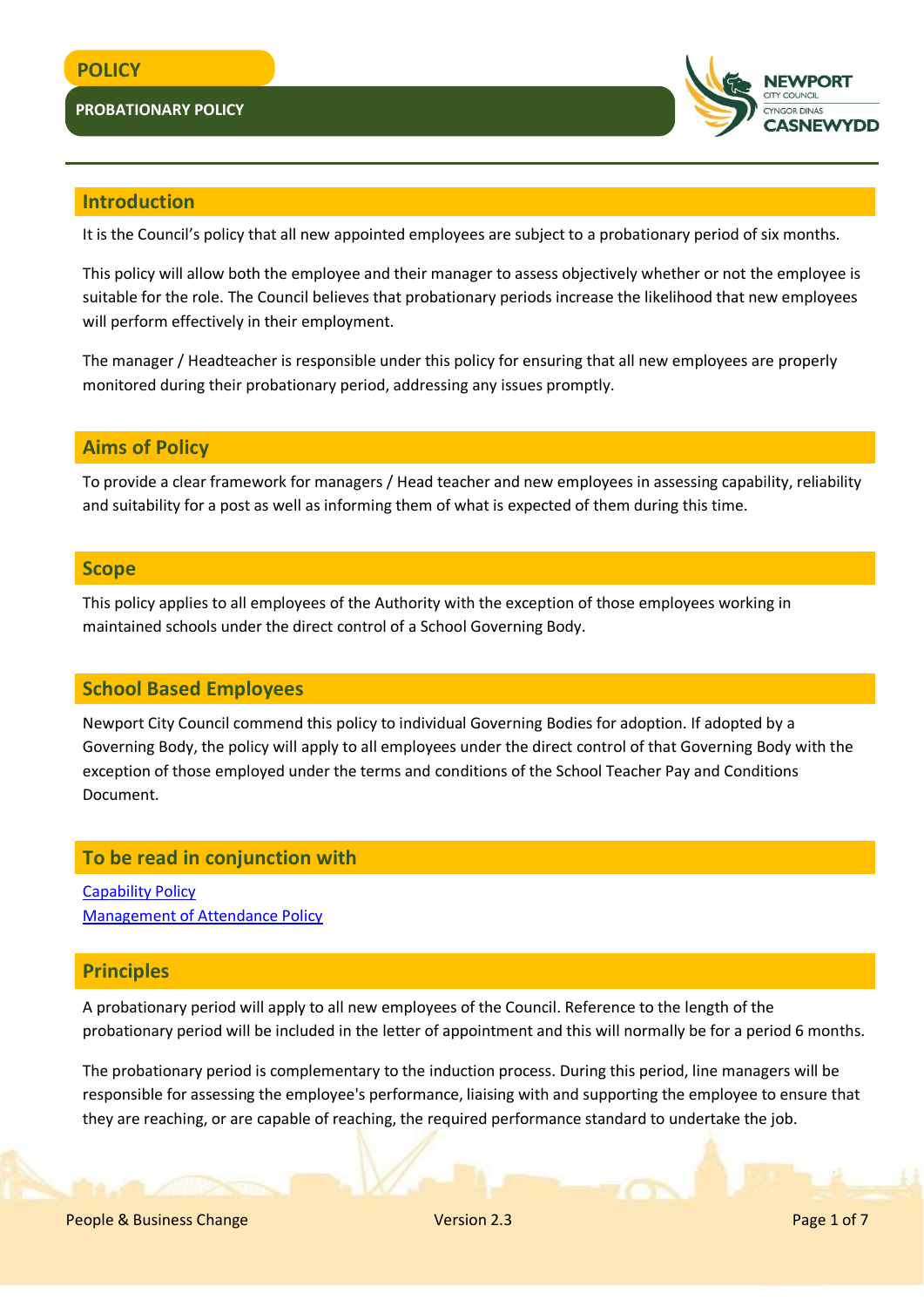### **PROBATIONARY POLICY**



Employees must be made aware of the purpose of a probationary period, have a clear understanding of what is expected of them and receive constructive feedback on their performance.

Managers should ensure employees are aware of any concerns as soon as possible and action is taken to improve or correct the employee's performance promptly. Where improvement is required, an action plan with objectives, specific time limits and development solutions will be agreed. It is important that objectives are Specific, Measurable, Agreed, Realistic and Timely.

Where performance issues cannot be resolved within a reasonable period of time, this process will ensure that employment is terminated through a fair and transparent process.

Employees should be made aware of the expectations of the role and that failure to reach the required standard within the probationary period may result in the termination of their employment. No employee should be dismissed without attending a Probationary Period Hearing, where they will have the right to be accompanied by a work colleague or trade union representative.

The Council is an equal opportunities employer and as such managers will ensure that application of the probation procedure is fair and consistent, making sure that decisions are objectively taken and are nondiscriminatory.

#### **Internal appointments**

Internal candidates who move to a new post within the Council will **not** be subject to a probationary period. This includes those employees transferring from a temporary to permanent contract in a post for which they have already completed a probationary period.

It is expected that internal candidates in a new post will be monitored and supported in line with the guidance set out in the Council's *[Capability Policy](http://www.newport.gov.uk/documents/Policies/HR-Capability-Policy.pdf)* to successfully manage any development issues which arise. Managers should to refer to the Capability Policy for specific guidance during this transitional period.

### **POLICY**

#### **Commencement of Probationary Period**

Managers should meet with the new employee to welcome them and discuss the employee's role as part of their induction process. The manager must set out clear objectives and standards which are required and ensure the employee understands them.

#### **Probationary Review Meeting**

During the probationary period, the manager should schedule a Probationary Review meeting with the employee on a **monthly basis** to discuss their performance against the objectives set. This will include targets, development needs and general comments about attendance and conduct, together with any specific action points. Probationary Review meetings can be combined with established supervision meetings. As the review meetings are informal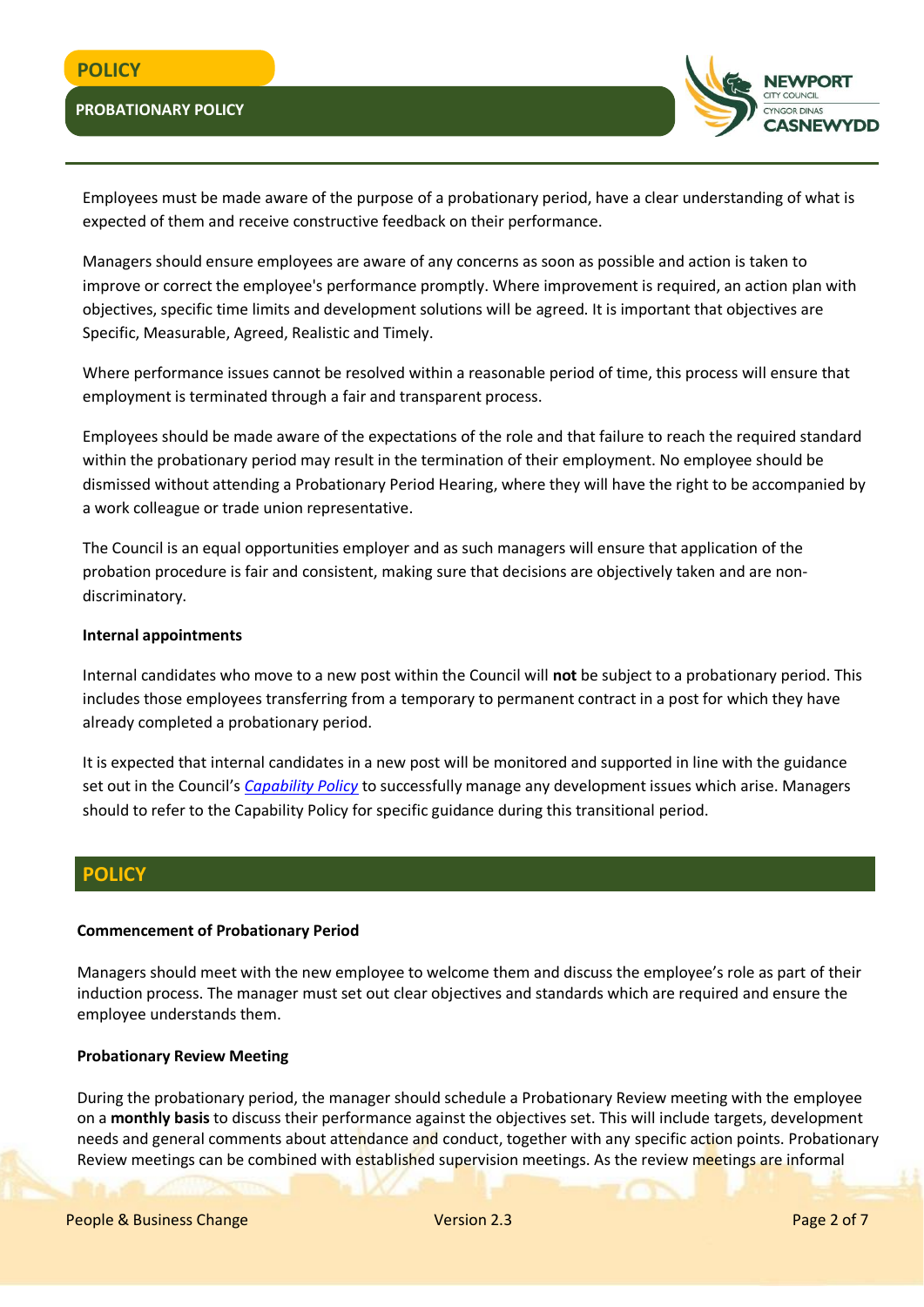# **POLICY**

### **PROBATIONARY POLICY**



meetings between the employee and manager, the employee does not have the right to be accompanied by a trade union representative or a work colleague.

As part of the process managers, in conjunction with the employee, will be required to complete a [Probationary](http://www.newport.gov.uk/documents/Templates/HR-Probation-Period-Review-Form.docx)  [Period Review Form](http://www.newport.gov.uk/documents/Templates/HR-Probation-Period-Review-Form.docx) on a monthly basis. This will summarise the key points of discussion from the Probationary Review meetings, and will be signed by the manager and employee; the employee should be provided with a copy of the completed form.

If a manager determines that an employee's performance is **not** meeting the required standards, they must discuss their concerns with the employee during the Probationary Review meeting. The following points should be covered during the meeting:

- Determine with the employee whether they are aware of their performance and what is expected of them
- Advise the employee of the areas of concerns (provide specific examples)
- Discuss and explain the required standard of performance and how underperformance has an effect on the team / Service Area
- Ask the employee whether there is any explanation/s for their underperformance
- Discuss and offer appropriate support mechanisms; examples include increased supervision, coaching, mentoring, e-learning training, internal or external training and job shadowing
- Determine whether any reasonable adjustments should be considered where the issue of performance is due to the employee having a medical condition that may fall under the parameters of / be covered by the Equality Act 2010
- Explain the potential consequences should an improvement not be achieved including termination of contract
- Agree timescales and deadlines for targets in relation to the areas of concern
- Record the discussion and details of the support provided on the [Probationary Period Review Form.](http://www.newport.gov.uk/documents/Templates/HR-Probation-Period-Review-Form.docx)

Whilst a Probationary Period Review Meeting is an opportunity to review progress, it is important that managers discuss issues as they arise, before agreed review meetings and take appropriate corrective action at that time to address the employee's performance.

### **Absence during Probationary Period**

If at any stage of the procedure, an employee is absent due to sickness, advice must be sought from the Council's Occupational Health Adviser to ensure that the probationary period is not unduly delayed. Employees must be aware that the probationary period will not cease due to their absence on sickness grounds. Management of the employee's sickness absence should be dealt with in accordance with the [Management of Attendance Policy.](http://www.newport.gov.uk/documents/Policies/HR-Management-of-Attendance-Policy.pdf)

The length of the probationary period must not exceed six months in total, or eight months if extended following a Probationary Period Hearing. Therefore, should an employee commence a period of long term sickness absence, their probation period will **not** be held in abeyance. Where the employee remains absent due to sickness when approaching the six-month review, the Manager will call a review meeting at which point the decision may be taken to proceed to a Probationary Period Hearing.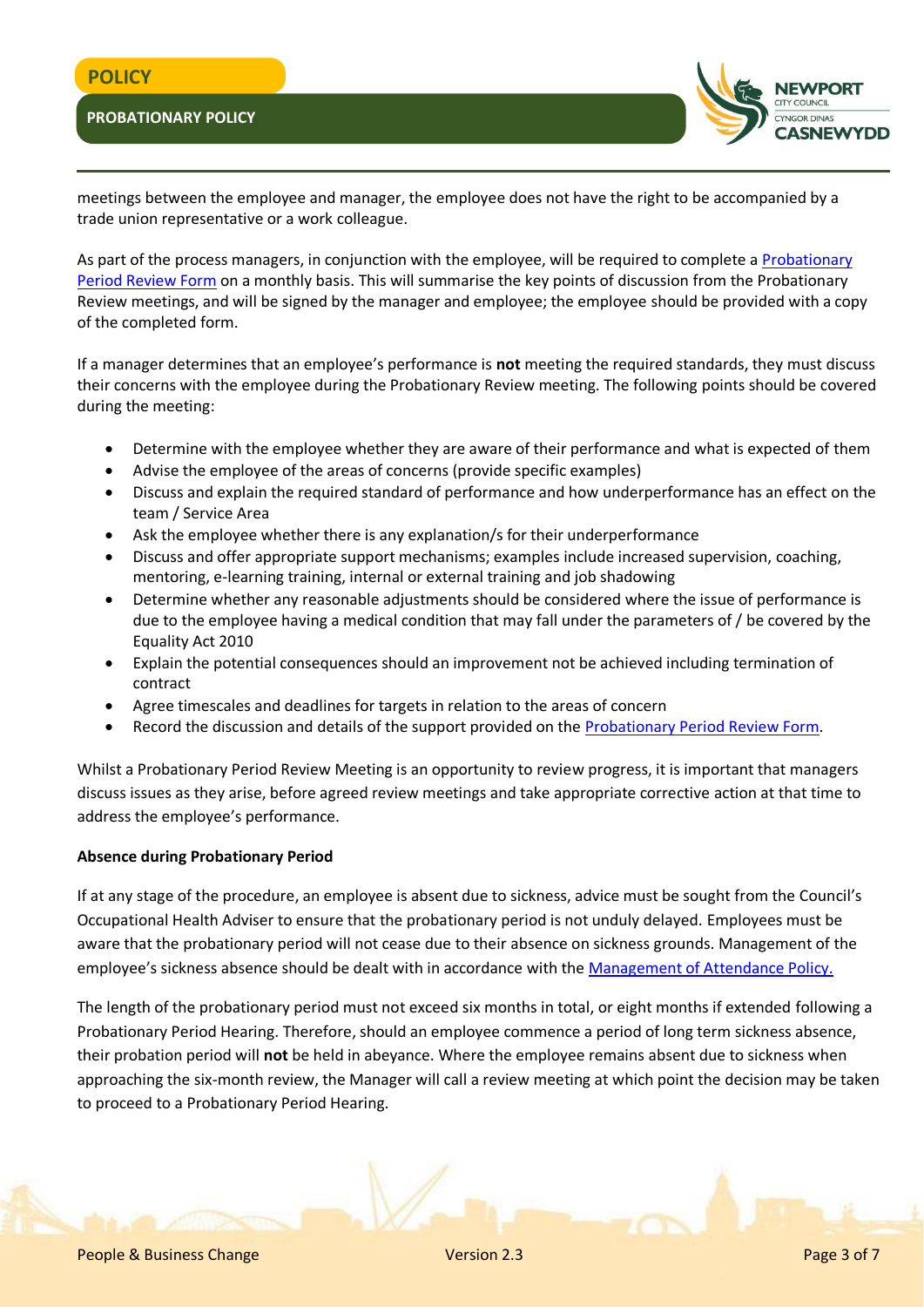

### **COMPLETION OF PROBATIONARY PERIOD**

### **Satisfactory Performance (employee confirmation in post)**

[Where the performance of the new employee is satisfactory, confirmation should be given to the employee in](http://www.newport.gov.uk/documents/Templates/HR-Confirmation-of-a-Successful-Probationary-Period.docx)  [writing](http://www.newport.gov.uk/documents/Templates/HR-Confirmation-of-a-Successful-Probationary-Period.docx) that a successful probationary period has been completed. Completion of a successful probationary period will not normally be confirmed prior to the third monthly review.

The Probationary Period Review Forms and letter of confirmation should be forwarded to Employment Services.

### **Unsatisfactory Performance (extension of probationary period)**

Upon the completion of five months' service, if the manager is concerned the employee is not reaching a satisfactory level of performance this should be confirmed to the employee. The manager should explain that if performance does not improve by the completion of sixth months' service, a Probationary Period Hearing will be arranged when consideration will be given to the employee's performance over the Probationary Period and potential termination of their employment.

Where the performance of the new employee remains unsatisfactory by the sixth month, the manager must advise the employee of this, and that they have no alternative but to proceed to the Probationary Period Hearing. Written [confirmation of this decision should be given to the employee inviting them to a formal Probationary Period](http://www.newport.gov.uk/documents/Templates/HR-Invitation-to-Probationary-Period-Hearing.docx) [Hearing.](http://www.newport.gov.uk/documents/Templates/HR-Invitation-to-Probationary-Period-Hearing.docx)

### **Probationary Period Hearing**

The formal Probationary Period Hearing will be heard by the appropriate Section Head / Head Teacher (or their nominated representative), who will chair the Hearing.

The employee should be notified of the date and arrangements for the Hearing in writing with a minimum of seven calendar days' notice. The manager must forward a copy of the [Probationary Period Hearing Report](http://www.newport.gov.uk/documents/Templates/HR-Probationary-Period-Hearing-Report.docx) and all supporting documentation to the employee and the Chair of Probationary Period Hearing a minimum of seven calendar days prior to the date of the Hearing. This should include:

- Copy of the employee's job description
- Copies of the Probationary Period Review Forms
- Details of informal and formal training provided (together with any other support provided for the employee)
- Departmental performance levels

Should the employee wish to submit any documentation in support of their case, this must be provided to the Chair of the Probationary Period Hearing (with a copy to the manager) no less than 48 hours prior to the date of the Hearing.

The employee must attend the Probationary Period Hearing and has the right to be accompanied at the Heading by a Trade Union representative or work colleague. If the employee fails to attend the meeting without prior

People & Business Change Version 2.3 Page 4 of 7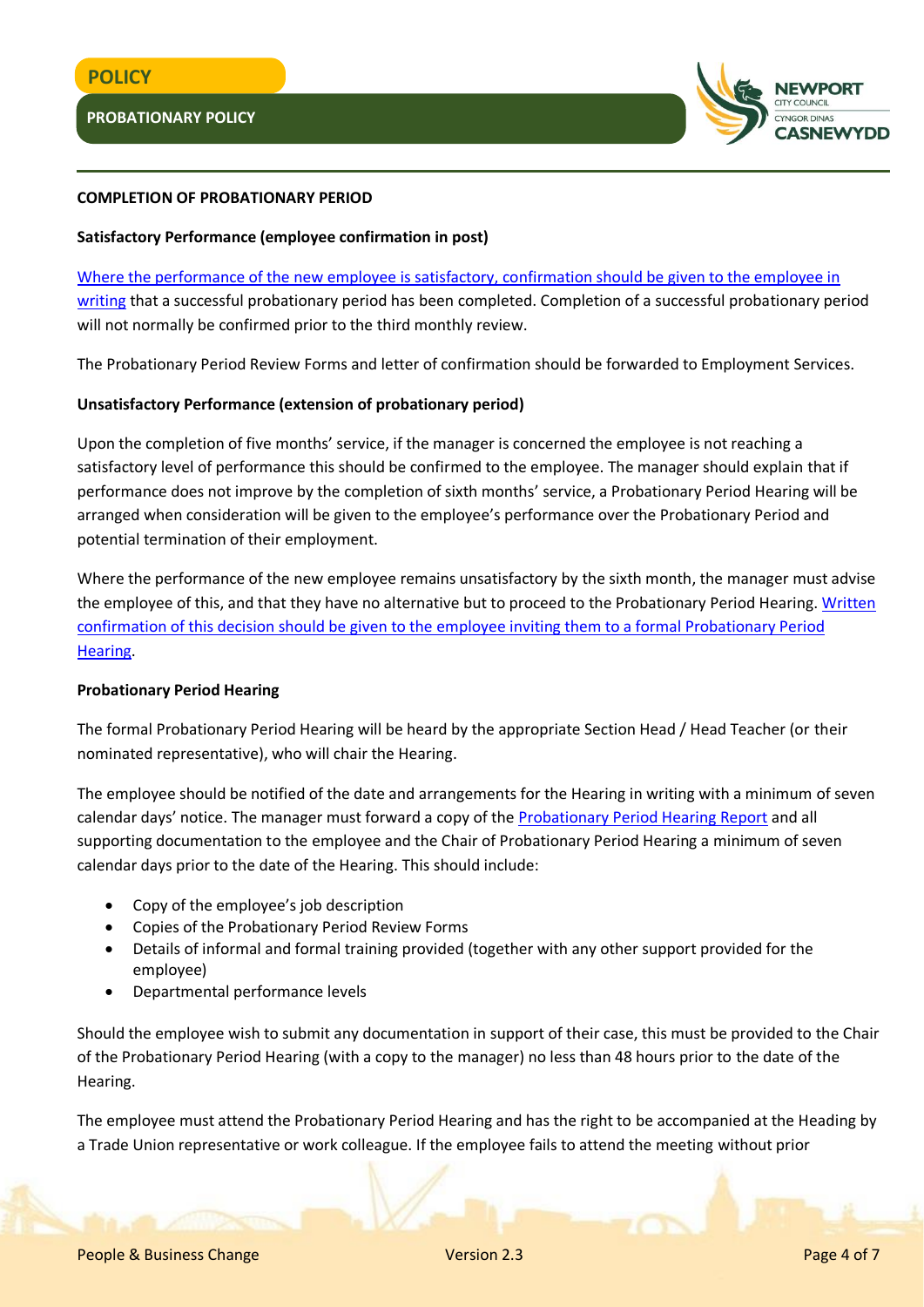### **PROBATIONARY POLICY**



notification and/ or reasonable explanation, the hearing will proceed in their absence and a decision will be made based on all the information available at the time of the meeting. Where an employee's representative is unavailable to attend the hearing, one alternative date within seven calendar days of the original date should be arranged. Should the employee or their representative be unable to attend the re-arranged date, the hearing will be held in their absence; in this situation, written representations will be accepted.

The procedure to be followed in a Probationary Period Hearing is set out in the [Probationary Period Hearing and](http://www.newport.gov.uk/documents/Policies/HR-Probationary-Period-Hearing-and-Appeal-Hearing-Process.pdf)  [Appeal Hearing process,](http://www.newport.gov.uk/documents/Policies/HR-Probationary-Period-Hearing-and-Appeal-Hearing-Process.pdf) following which the Section Head / Head Teacher (or their nominated representative) will determine one of the following outcomes:

- I. [The employee's performance is satisfactory and confirmation of successful probation](http://www.newport.gov.uk/documents/Templates/HR-Outcome-of-Probationary-Period-Hearing-Successful-Compleletion.docx)ary period will be [given to the employee in writing.](http://www.newport.gov.uk/documents/Templates/HR-Outcome-of-Probationary-Period-Hearing-Successful-Compleletion.docx) Where applicable, this should include details of any appropriate further training.
- II. [To extend the probationary period.](http://www.newport.gov.uk/documents/Templates/HR-Outcome-of-Probationary-Period-Hearing-Extension-of-Review-Period.docx) In exceptional circumstances where the line manager has been unable to make a reasonable assessment of performance the probationary period may be extended. The length of the probationary period, including any extension, must not exceed 8 months in total. During the period of extension managers in conjunction with the employee will be required to complete a Probationary Period [Review Form](http://www.newport.gov.uk/documents/Templates/HR-Probation-Period-Review-Form.docx) on a monthly basis. At the end of the extended review period should the manager determine that the employee has failed to achieve a satisfactory standard of performance, the Probationary Period Hearing will be reconvened and a final decision made in relation to the employee's probationary period.
- III. [The employee's performance is unsatisfactory and confirmation is given to the employee that they have](http://www.newport.gov.uk/documents/Templates/HR-Outcome-of-Probationary-Period-Hearing-Dismissal.docx)  [failed the probationary period resulting in termination of the contract of employment.](http://www.newport.gov.uk/documents/Templates/HR-Outcome-of-Probationary-Period-Hearing-Dismissal.docx) The employee will not normally be asked to work a notice period and a payment in lieu of notice will be given, except in the case of gross misconduct, is one month.

### **Appeal Procedure**

An employee has the right of appeal against the decision to terminate their employment to the relevant Head of Service, who will chair the Probationary Period Appeal Hearing. Notification of intent to appeal must be made in writing within seven calendar days of the date of the dismissal decision letter, and must state the employee's grounds for appeal.

### *School Based Employees*

*A school based employee has the right of appeal against the decision to terminate their employment to the Staff Discipline and Dismissal Appeals Committee of the Governing Body. Notification of intent to appeal must be made in writing within seven calendar days of the date of the dismissal decision, and must state the employee's grounds for appeal. The letter of appeal should be addressed to the Clerk to the Governing Body.*

The procedure to be followed in a Probationary Period Appeal Hearing is set out in the Probationary Period Hearing [and Appeal Hearing process.](http://www.newport.gov.uk/documents/Policies/HR-Probationary-Period-Hearing-and-Appeal-Hearing-Process.pdf) The Appeal Hearing is a re-hearing of the case and the employee will have a right to be accompanied by a Trade Union representative or work colleague.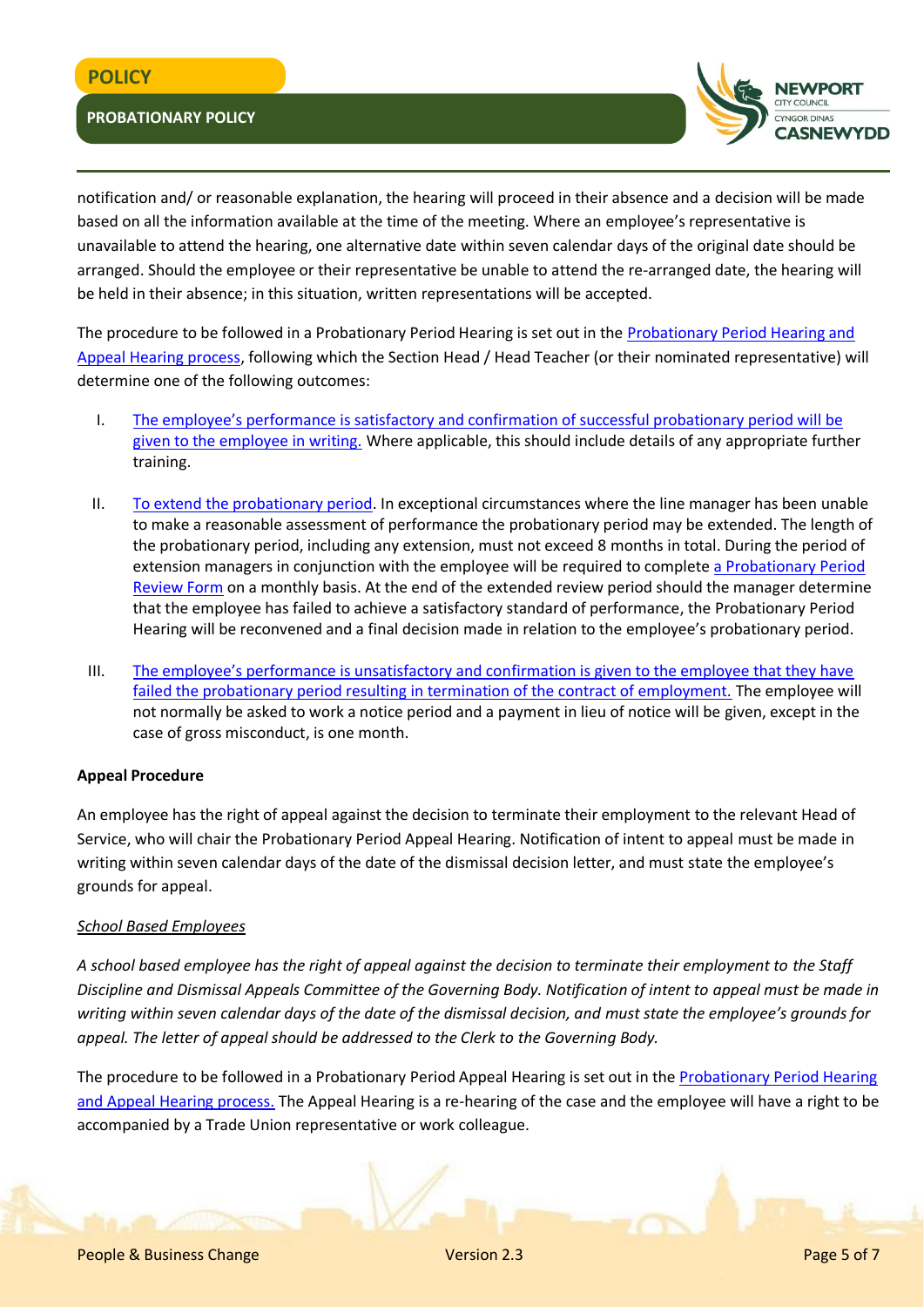

At the conclusion of the Hearing, the Head of Service / the Staff Discipline and Dismissal Appeals Committee will determine one of the following outcomes:

- To uphold the employee's appeal
- Not to uphold the employee's appeal.

Following the appeal hearing the employee will be notified of the outcome in writing. The Appeal Hearing decision is final and there is no further right of appeal.

### **Early Termination of Probationary Period**

It is anticipated that no employee's contract will be terminated prior to their three-month review. However, there may be occasions when an employee's performance causes such concern that immediate action needs to be taken. Examples include:

- New performance shortfalls are occurring in addition to those already identified and discussed with the employee
- Clear evidence of worsening performance
- No reasonable prospect of achieving the required standards
- Serious conduct issues have occurred **\***

In these circumstances the manager should contact Human Resources and arrange for a formal Probationary Period Hearing as soon as possible using the procedure outlined above.

*\* During an employee's Probationary Period where serious conduct issues have occurred, following an initial fact find these matters will be dealt with under the Probationary Policy. The employee should be notified of the allegations and that a formal Probationary Period Hearing will be arranged immediately at which they will be given the opportunity to respond to the allegations raised against them and present their case. The employee should be notified of the arrangements for the Hearing, as per the Probationary Period Hearing procedure. Should the decision be made to termination the employee's employment, they will have the right of appeal against this decision as per the Probationary Period Hearing Appeals procedure.*

| <b>Created By:</b>      | <b>Human Resources</b> |  |
|-------------------------|------------------------|--|
| <b>Date Created:</b>    | April 2011             |  |
| <b>Reviewed By:</b>     | <b>Human Resources</b> |  |
| <b>Date Reviewed:</b>   | 06/10/2020             |  |
| <b>Current Version:</b> | V <sub>2.3</sub>       |  |